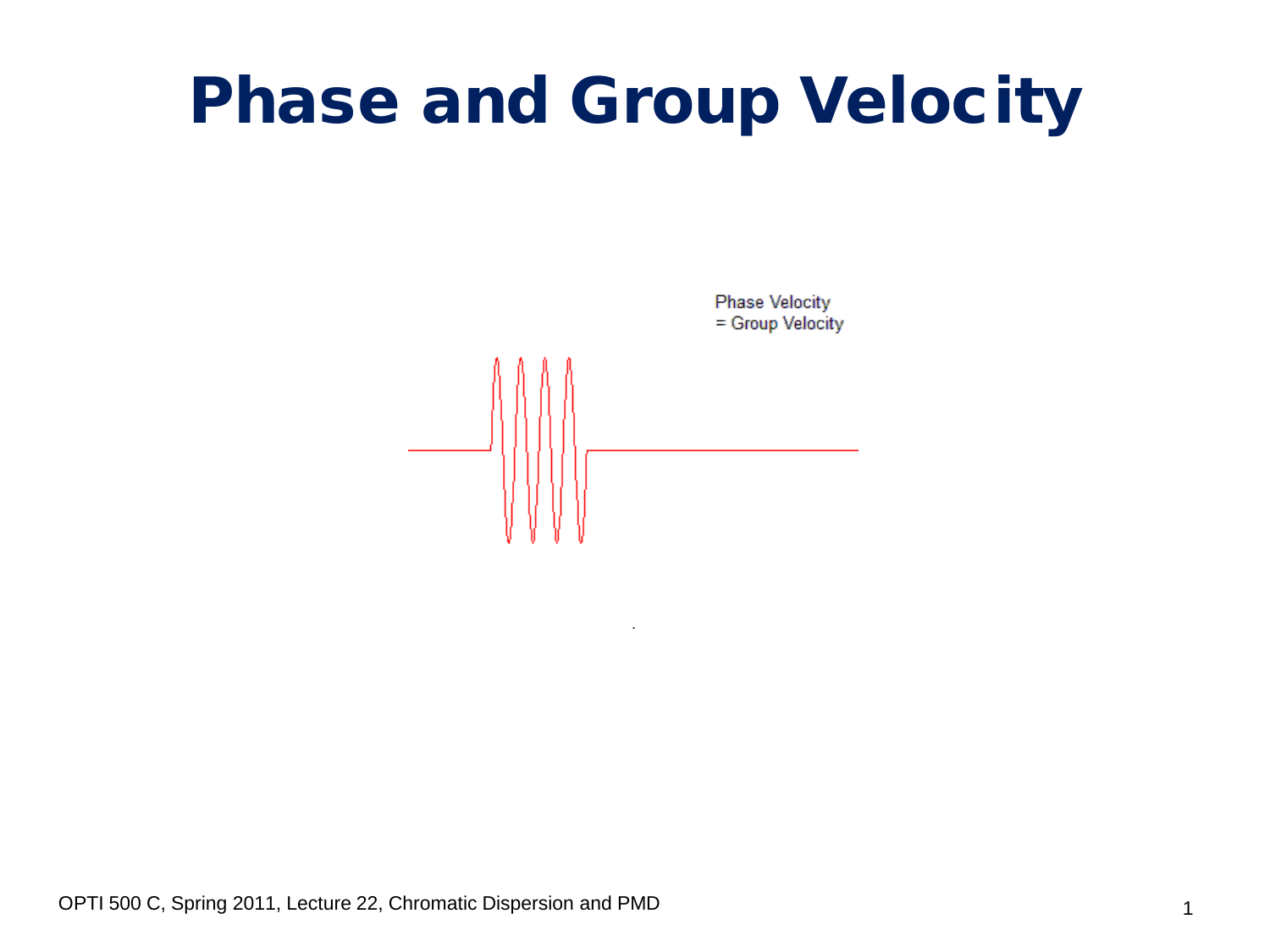# Phase and Group Velocity

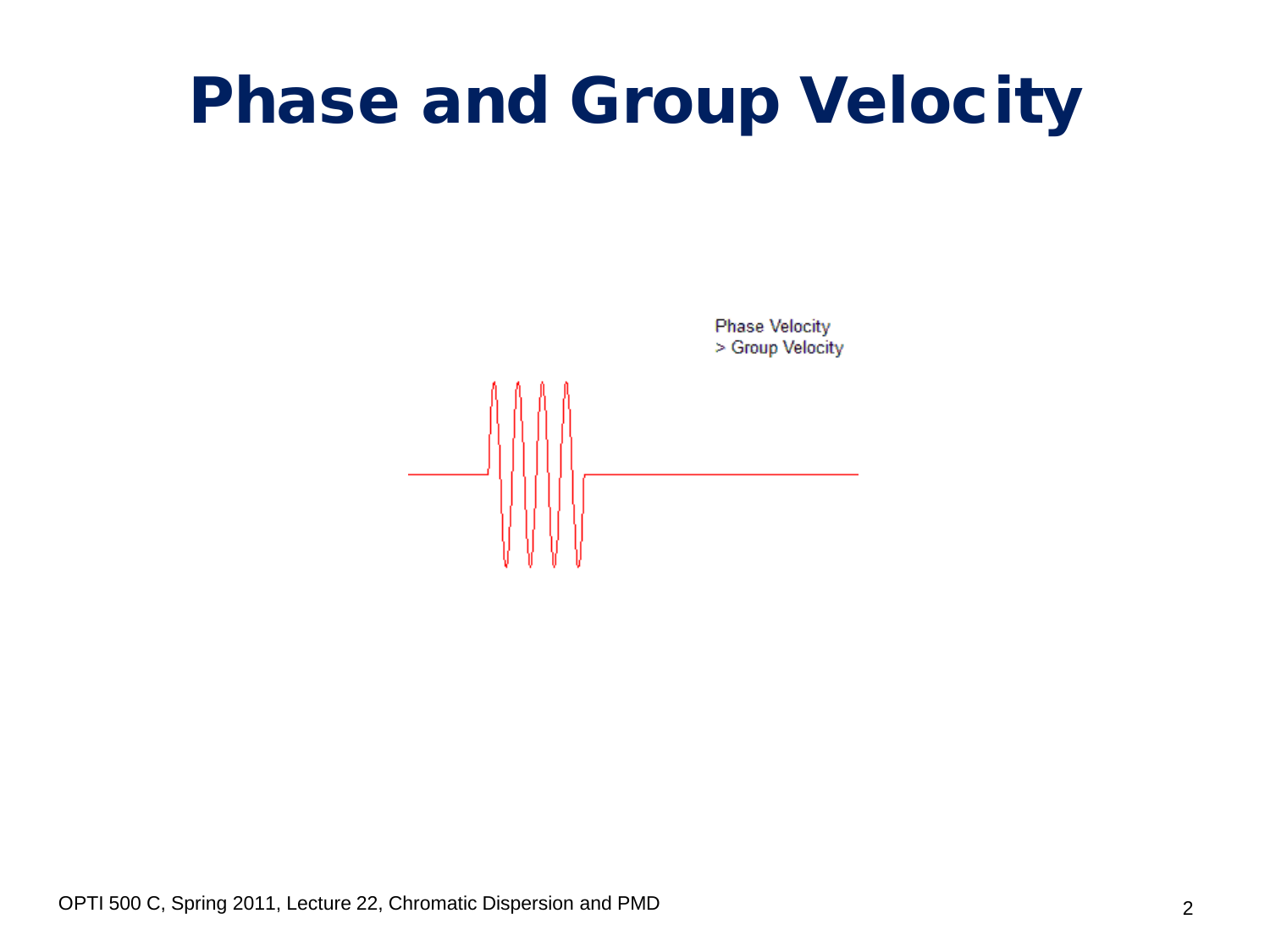# Phase and Group Velocity

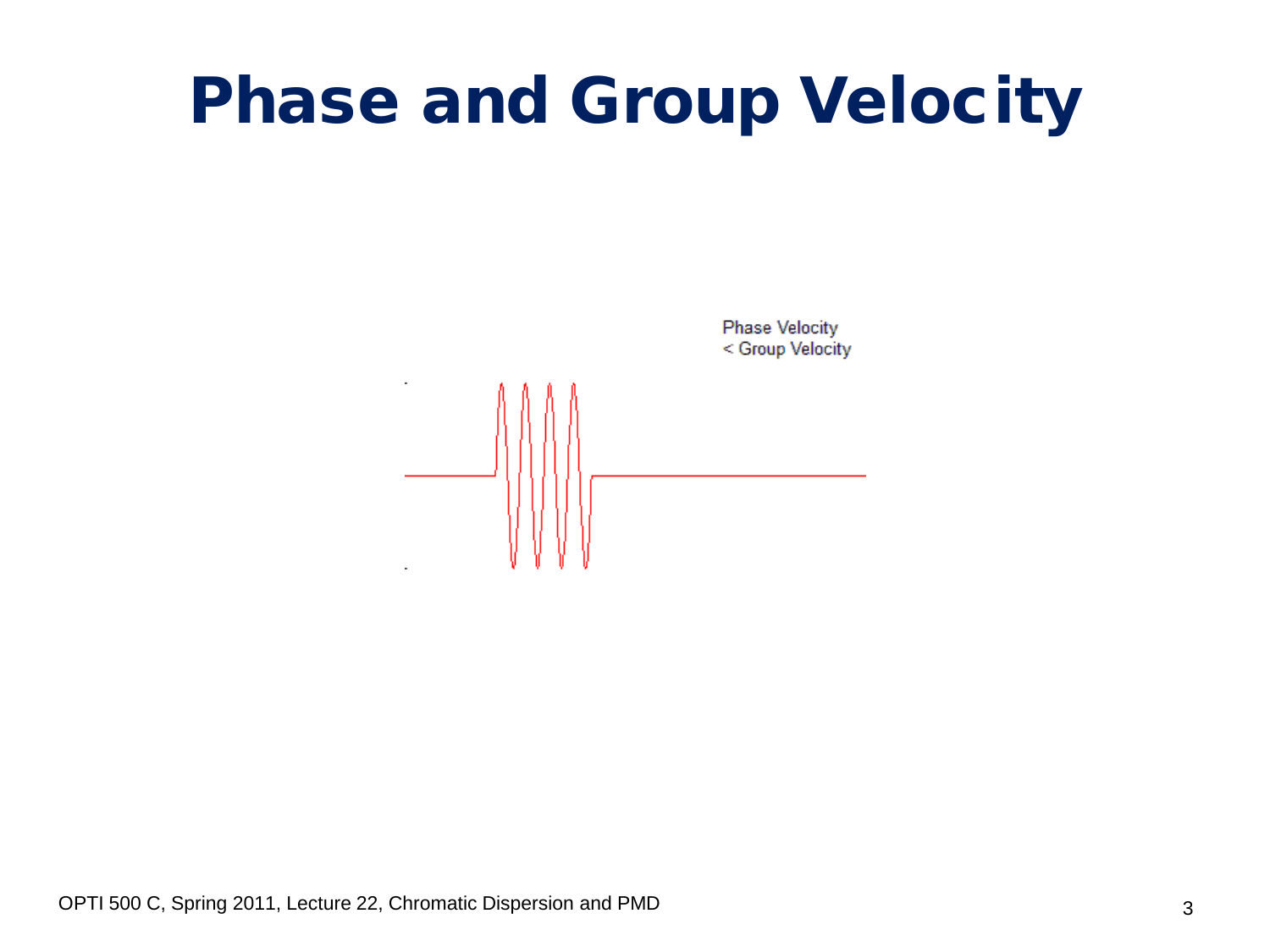# Group Velocity Dispersion

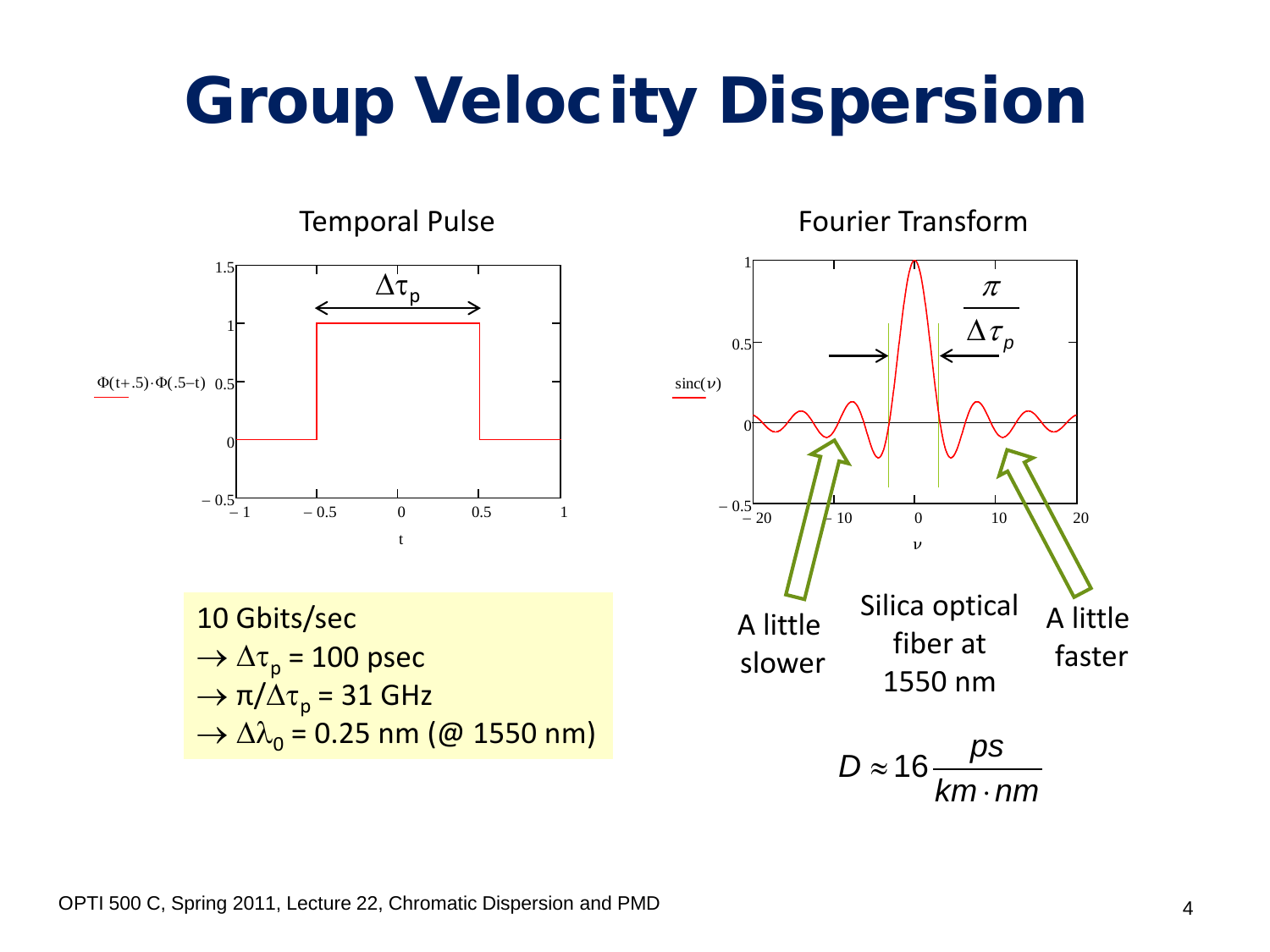# Group Velocity Dispersion

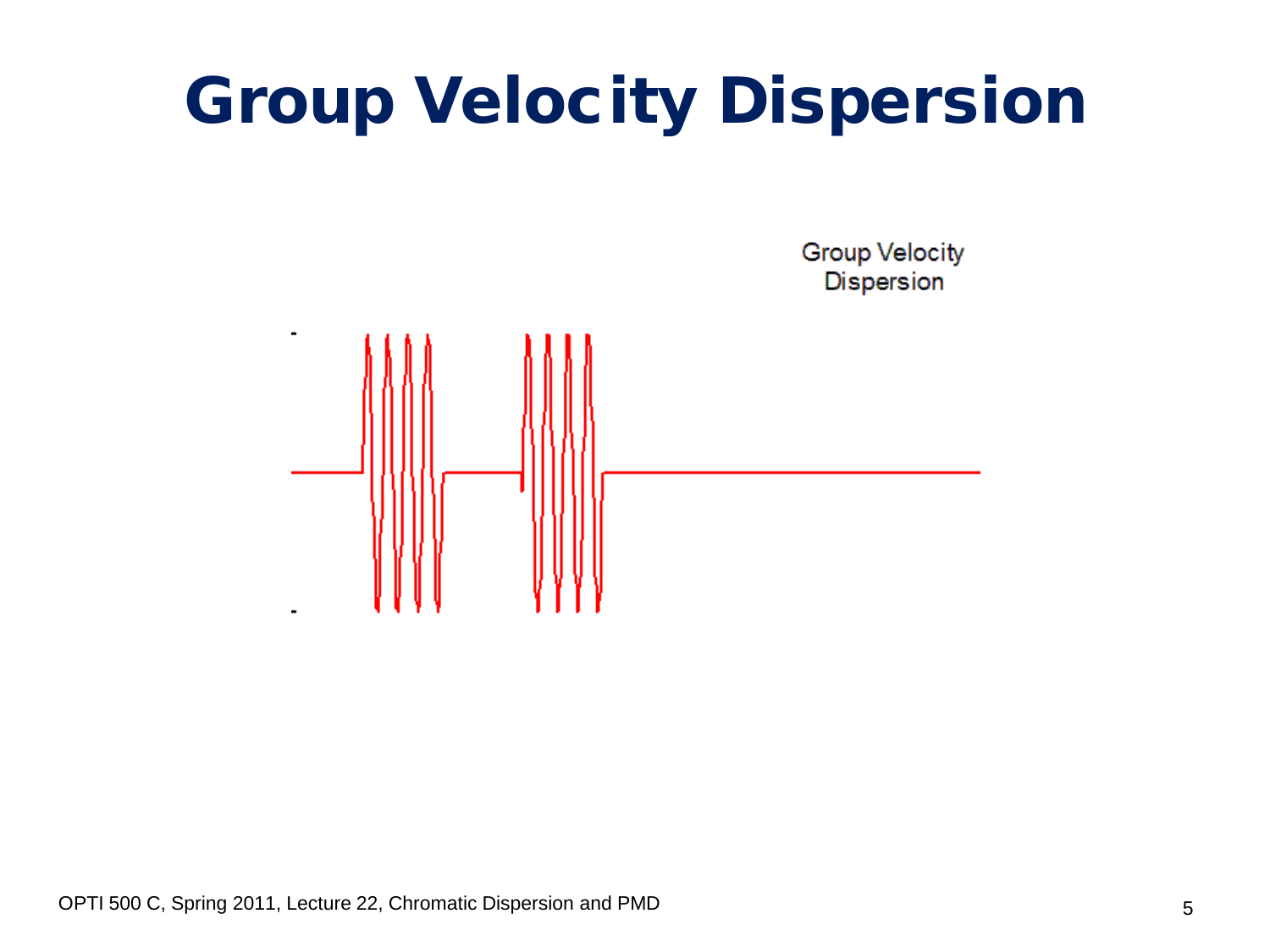### GVD Expressions

Phase Velocity = 
$$
\frac{\omega}{\beta} = \frac{c}{n_{\text{eff}}}
$$
  
\nGroup Velocity:  $v_g = \frac{d\omega}{d\beta} = \frac{c}{n_g}$   
\nGroup Delay:  $\tau = \frac{1}{v_g} = \frac{d\beta}{d\omega} = \frac{1}{c} \frac{d\beta}{dk_0}$   
\nDisperson Parameter:  $D = \frac{d\tau}{d\lambda_0}$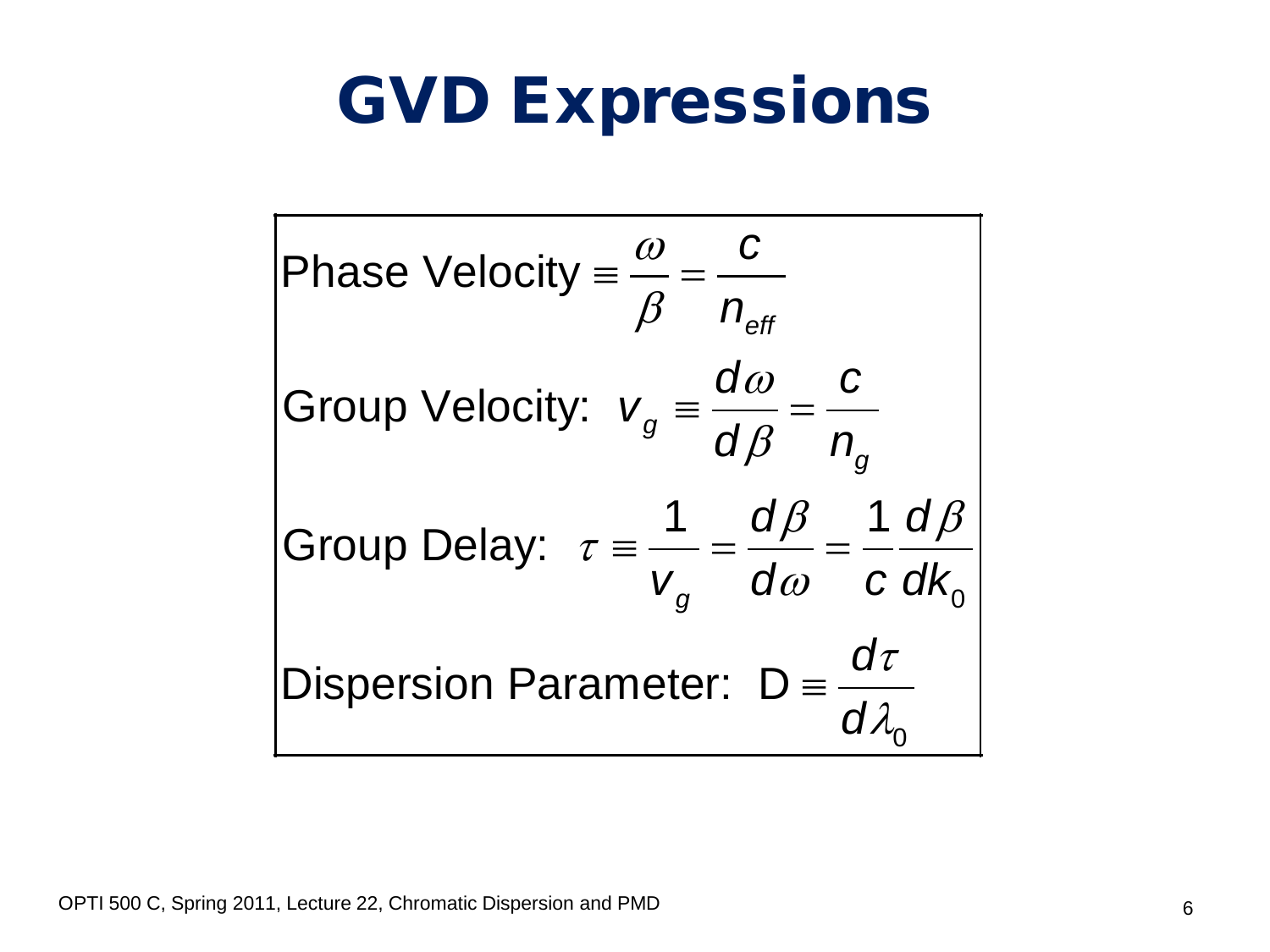### Chromatic Dispersion – Expression for Group Velocity

$$
\vec{E}_{\beta_0}(\vec{r},t) = A_0 \vec{E}(r,\phi) e^{j(\beta_0 z - \omega_0 t)}
$$
\n
$$
\vec{E}_{\beta}(\vec{r},t) = A(\beta) \vec{E}(r,\phi) e^{j(\beta(\omega) z - \omega(\beta)t)}
$$
\n
$$
\vec{E}(\vec{r},t) = \int_{-\infty}^{\infty} \vec{E}_{\beta}(\vec{r},t) d\beta
$$
\n
$$
= \int_{-\infty}^{\infty} A(\beta) \vec{E}(r,\phi) e^{j(\beta z - \omega t)} d\beta
$$
\n
$$
= \underbrace{\int_{-\infty}^{\infty} A(\beta) e^{j(\beta - \beta_0)z - j(\omega - \omega_0)t} d\beta}_{A(z,t)} \cdot \vec{E}(r,\phi) e^{j(\beta_0 z - \omega_0 t)}
$$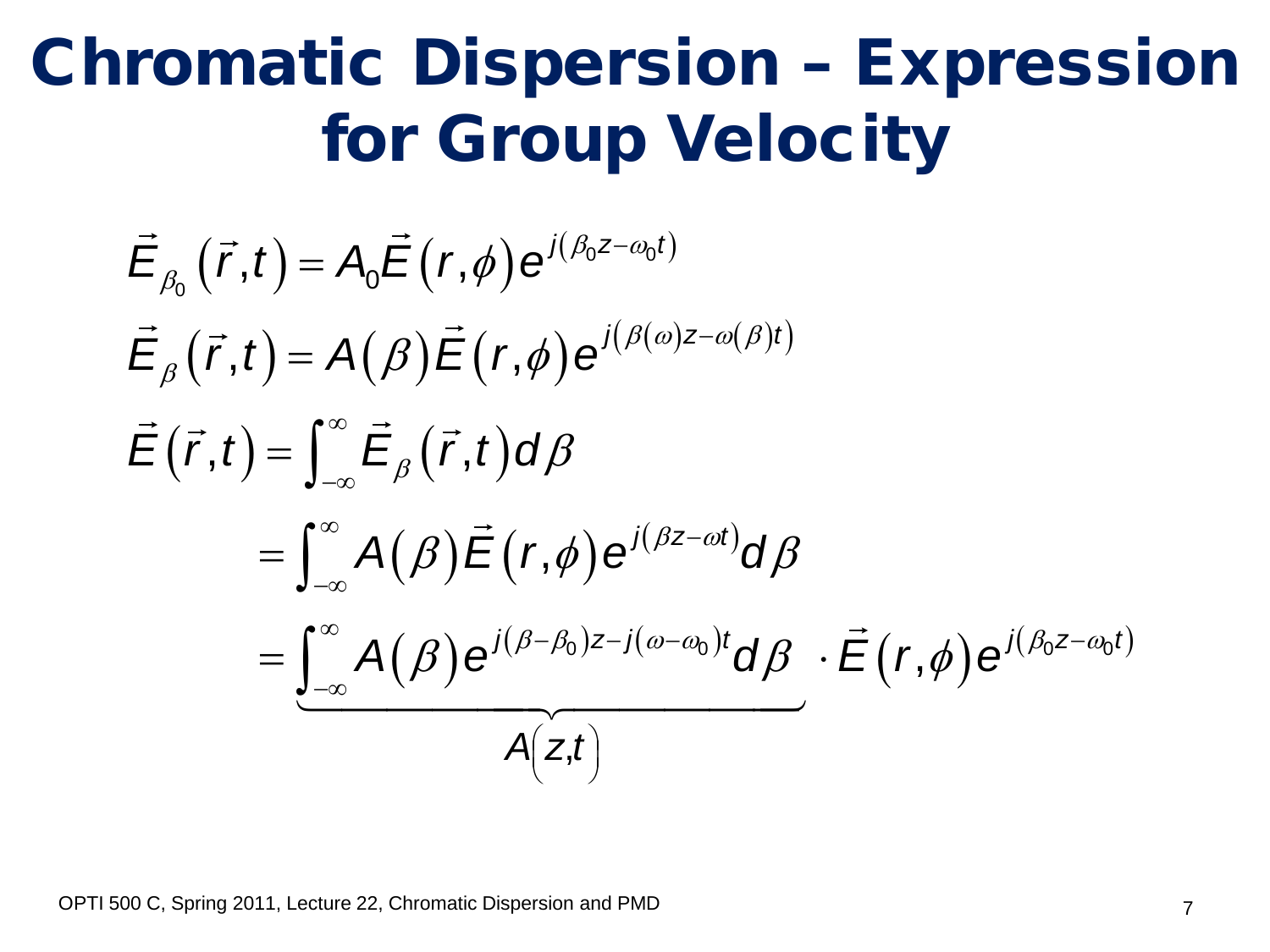### Chromatic Dispersion – Expression for Group Velocity

$$
\vec{E}(\vec{r},t) = \int_{-\infty}^{\infty} A(\beta) e^{j(\beta-\beta_0)z-j\left(\left(\frac{d\omega}{d\beta}\right)_{\beta_0}(\beta-\beta_0)+\frac{1}{2}\left(\frac{d^2\omega}{d\beta^2}\right)_{\beta_0}(\beta-\beta_0)^2+\dots\right)t} d\beta \cdot \vec{E}(r,\phi) e^{j(\beta_0z-\omega_0t)}
$$
\n
$$
\approx \int_{-\infty}^{\infty} A(\beta) e^{j(\beta-\beta_0)z-j\left(\left(\frac{d\omega}{d\beta}\right)_{\beta_0}(\beta-\beta_0)\right)t} d\beta \cdot \vec{E}(r,\phi) e^{j(\beta_0z-\omega_0t)}
$$
\n
$$
\approx \underbrace{\int_{-\infty}^{\infty} A(\beta) e^{j(\beta-\beta_0)z-j\left(\frac{d\omega}{d\beta}\right)_{\beta_0}t}}_{A(z-v_gt)} d\beta \cdot \vec{E}(r,\phi) e^{j(\beta_0z-\omega_0t)}
$$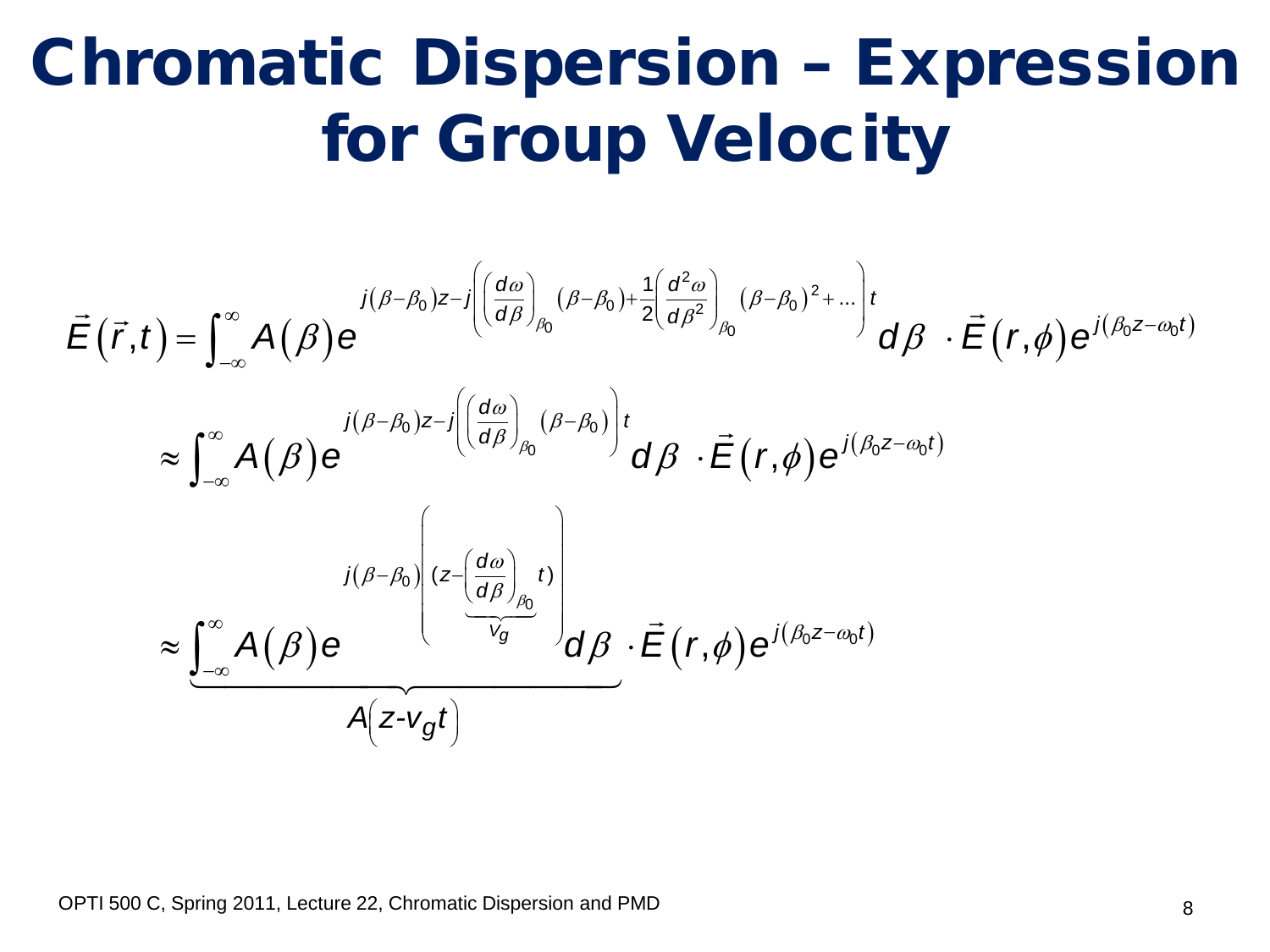#### The GVD "D" Parameter

$$
\vec{E}_{\omega_0}(\vec{r},t) = A_0 \vec{E}(r,\phi) e^{j(\beta_0 z - \omega_0 t)}
$$
\n
$$
\vec{E}_{\omega}(\vec{r},t) = A(\omega) \vec{E}(r,\phi) e^{j(\beta(\omega)z - \omega(\beta)t)}
$$
\n
$$
\vec{E}(\vec{r},t) = \int_{-\infty}^{\infty} A(\omega) \vec{E}(r,\phi) e^{j(\beta z - \omega t)} d\omega
$$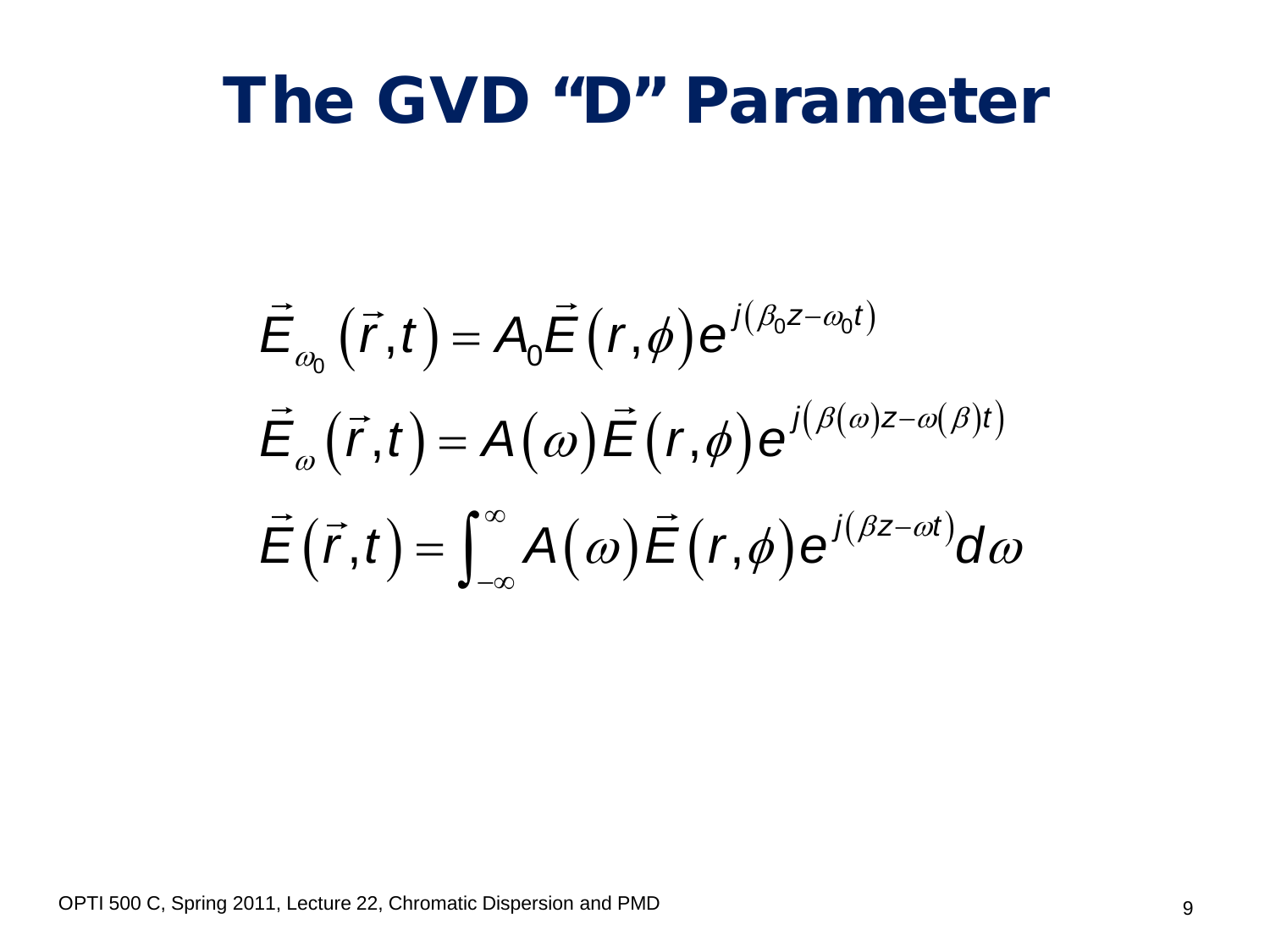#### The GVD "D" Parameter

$$
\vec{E}(\vec{r},t) = \int_{-\infty}^{\infty} A(\omega) e^{\int \left(\frac{d\beta}{d\omega}\right)_{\beta_{0}}(\omega-\omega_{0}) + \frac{1}{2}\left(\frac{d^{2}\beta}{d\omega^{2}}\right)_{\beta_{0}}(\omega-\omega_{0})^{2} + \dots}\right) z-j(\omega-\omega_{0})t} d\omega \cdot \vec{E}(r,\phi) e^{i(\beta_{0}z-\omega_{0}t)}
$$
\n
$$
\approx \int_{-\infty}^{\infty} A(\omega) e^{\int \left(\frac{d\beta}{d\omega}\right)_{\beta_{0}}(\omega-\omega_{0}) + \frac{1}{2}\left(\frac{d^{2}\beta}{d\omega^{2}}\right)_{\beta_{0}}(\omega-\omega_{0})^{2}\right) z-j(\omega-\omega_{0})t} d\omega \cdot \vec{E}(r,\phi) e^{i(\beta_{0}z-\omega_{0}t)}
$$
\n
$$
= \int_{-\infty}^{\infty} A(\omega) e^{\int \left(\frac{d\beta}{d\omega}\right)_{\beta_{0}} + \frac{1}{2}\left(\frac{d^{2}\beta}{d\omega^{2}}\right)_{\beta_{0}}((\omega-\omega_{0}))} z-t} d\omega \cdot \vec{E}(r,\phi) e^{i(\beta_{0}z-\omega_{0}t)}
$$
\n
$$
\tau' = \tau + \frac{1}{2}\left(\frac{d^{2}\beta}{d\omega^{2}}\right)_{\beta_{0}}(\omega-\omega_{0}) = \tau - \frac{1}{2}\left(\frac{d}{d\lambda_{0}}\frac{d\beta}{d\omega}\right)_{\beta_{0}}\frac{\lambda_{0}}{\omega}(\omega-\omega_{0}) = \tau + \frac{1}{2}D(\lambda-\lambda_{0})
$$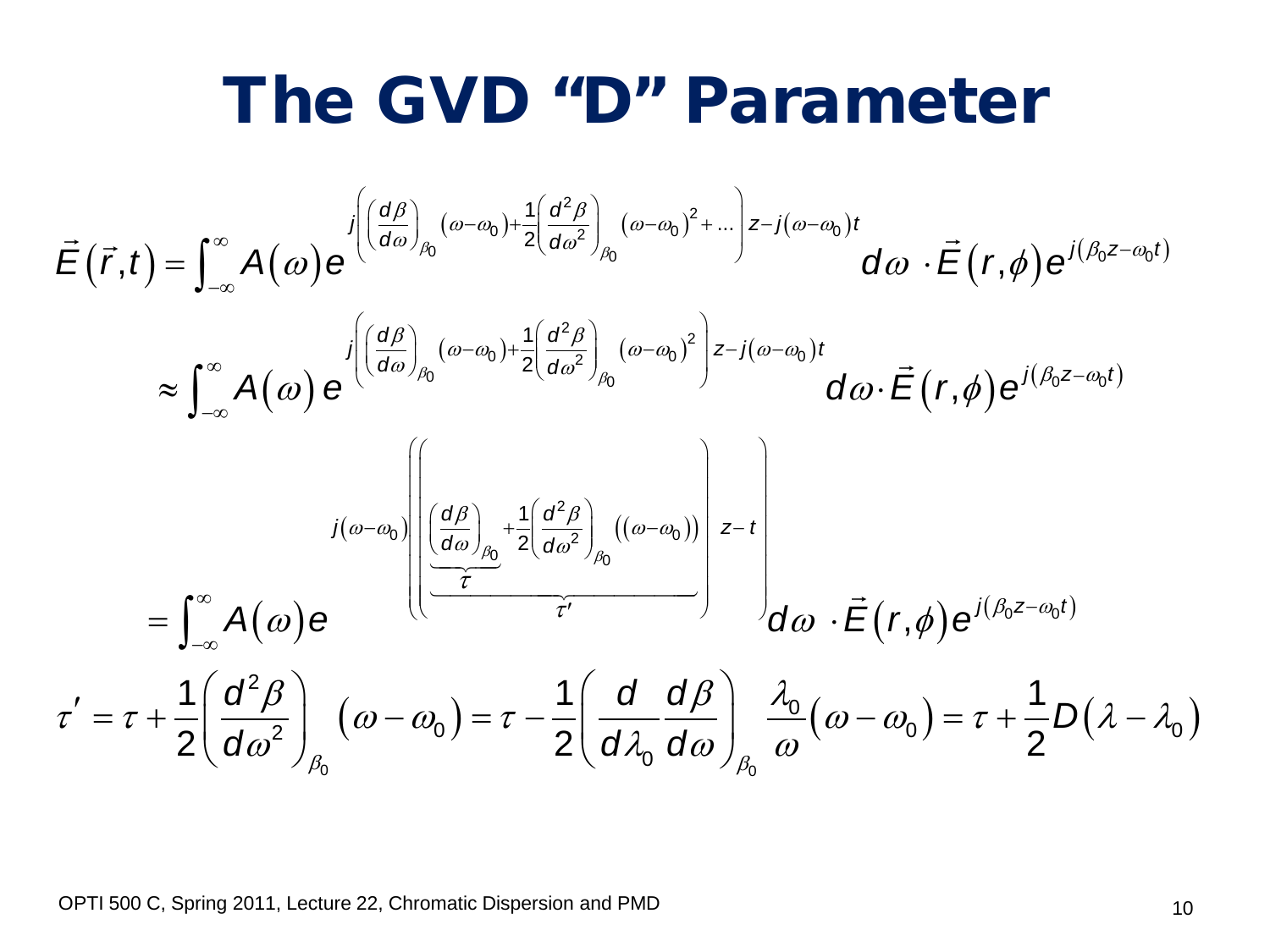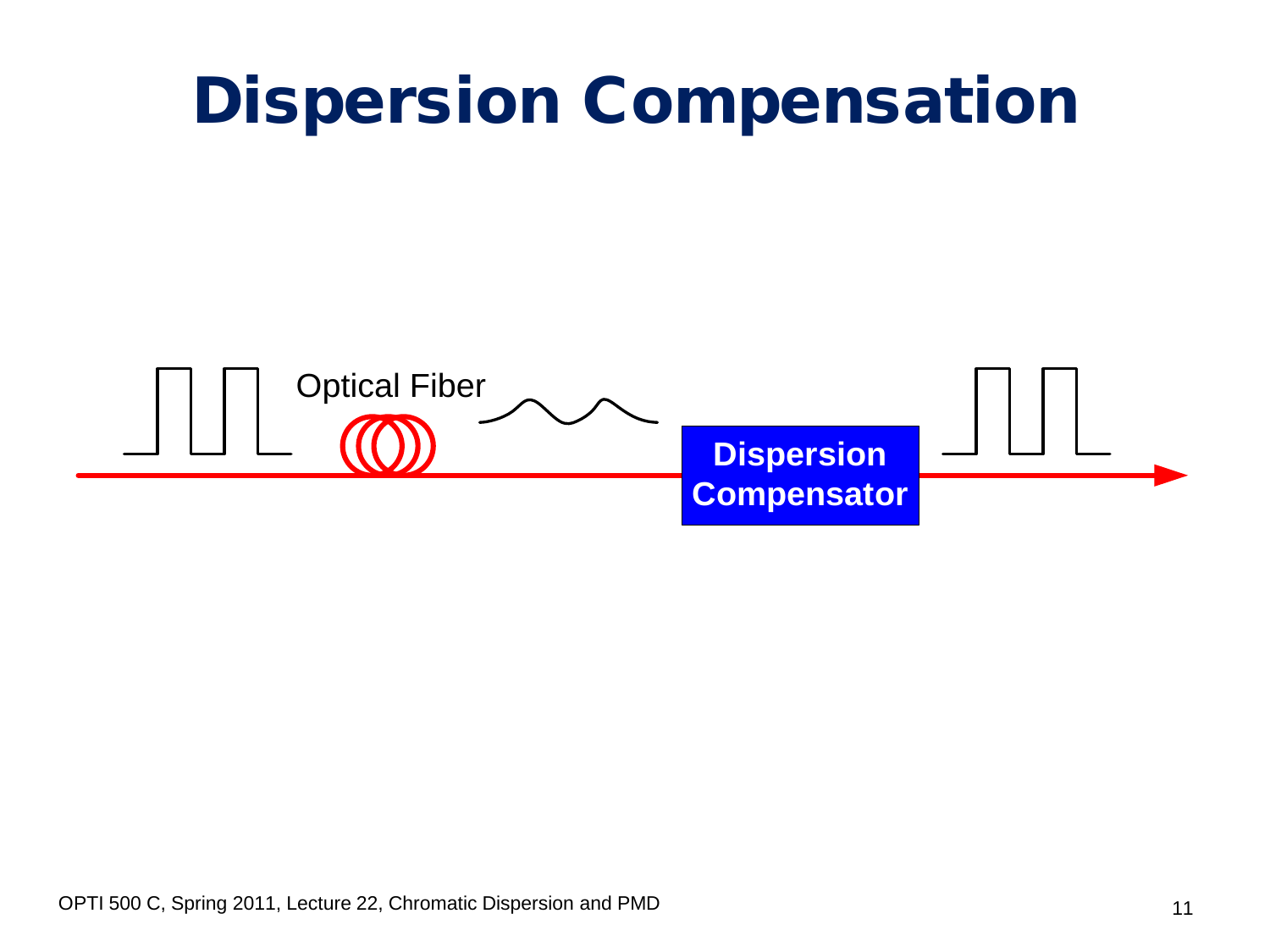#### Fiber Bragg Gratings Optical Fiber Periodic Perurbation in **Refractive Index** Optical Input Reflected Light n<sub>eff</sub> z Λ  $m_{Bragg} = \frac{1}{2 n_{\text{eff}}} m$   $m = 1, 2, ...$ *m*  $n_{\text{eff}}$ m  $\lambda_{Braca} = \frac{\Lambda}{2}$  m =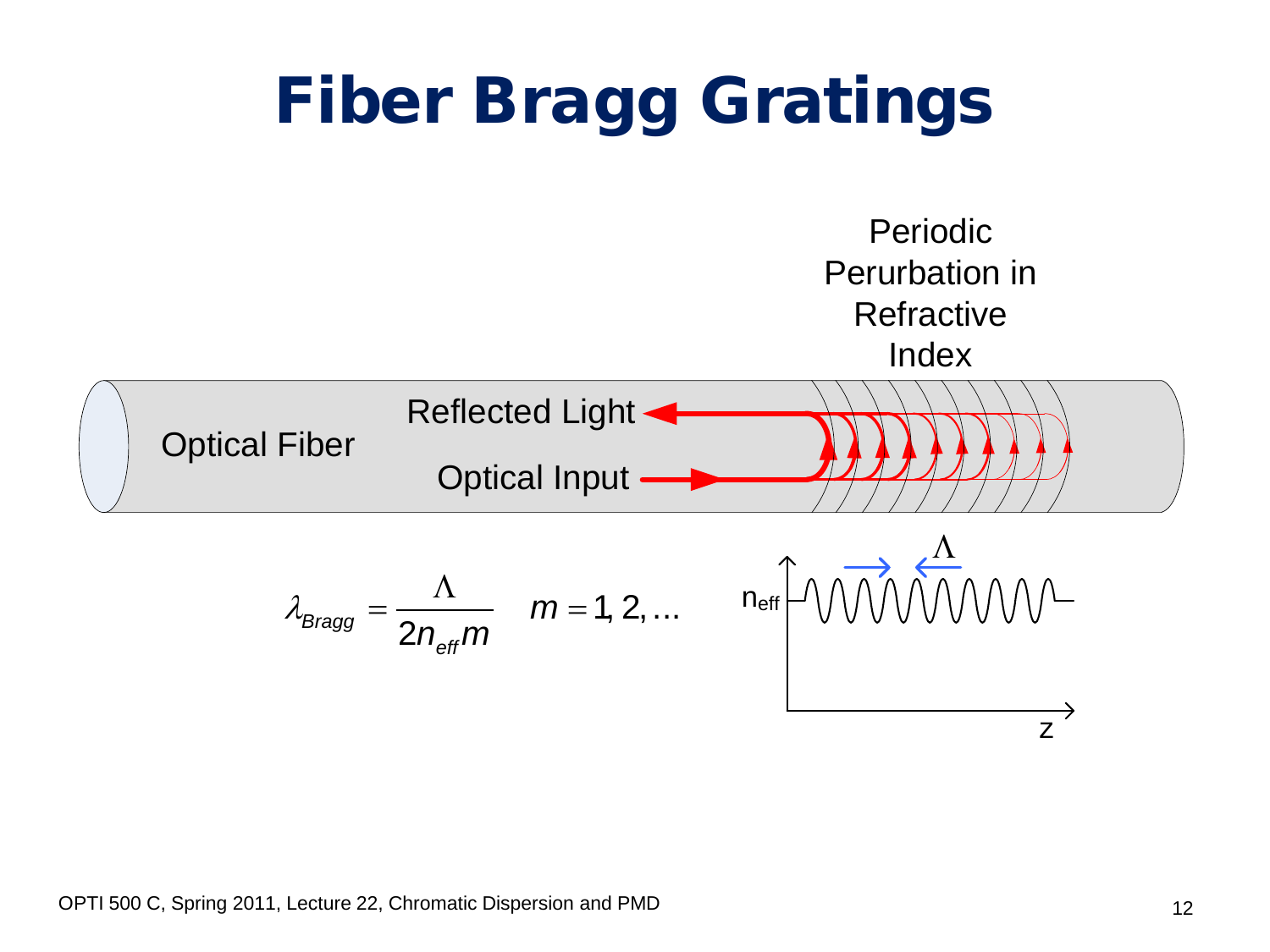# Fiber Bragg Grating Compensator



Two main types of FBG based dispersion compensators are commercially available today, multi-channel (or channelized) and continuous. The channelized version provides channel spacing specific, or grid specific, compensation whereas the continuous type provides, in much the same manner as a DCF, continuous compensation throughout the C-band, hence providing total channel plan independency.



1530-1565nm

From web site for Proximion (Sweden), www.proximion.com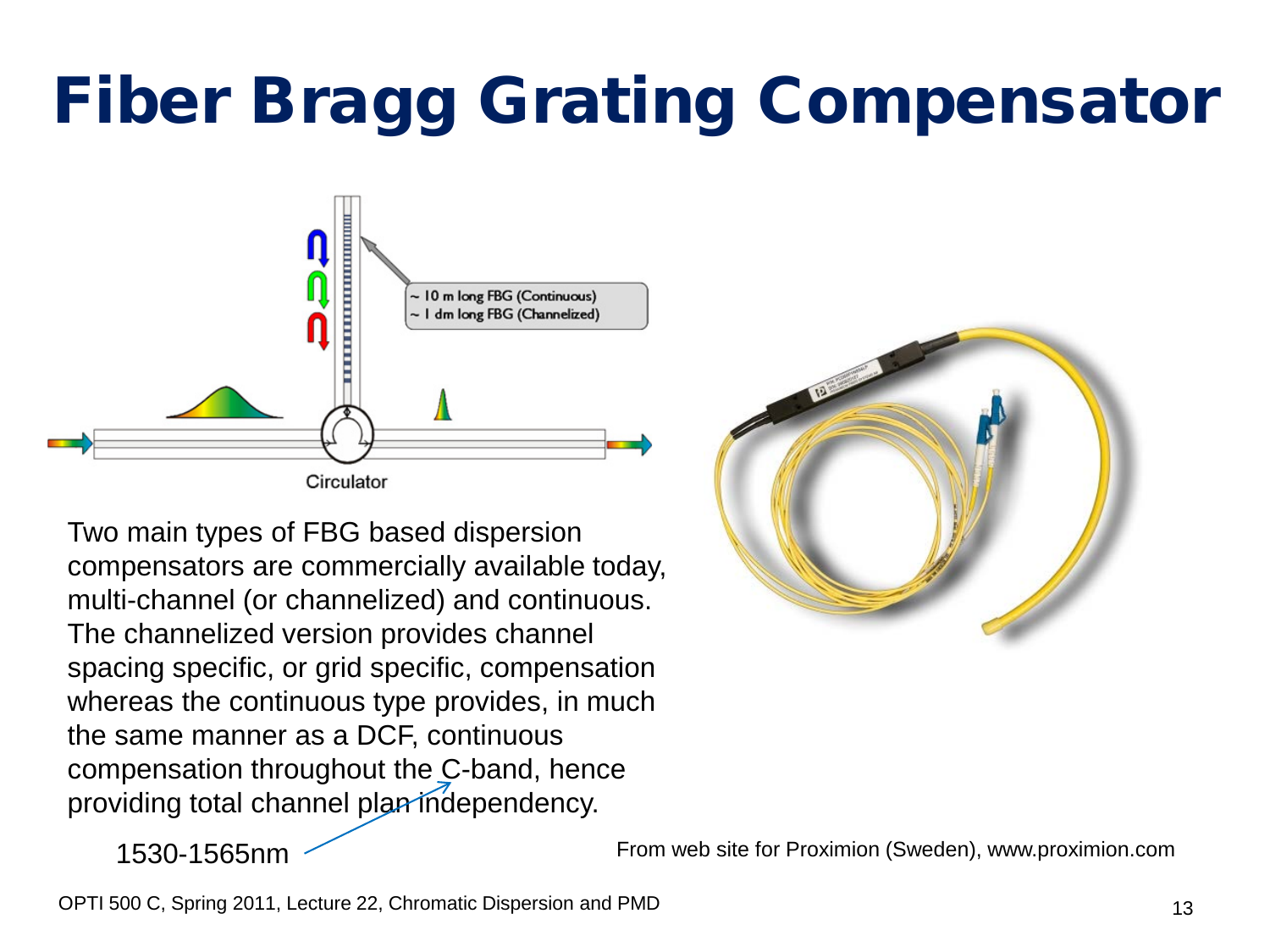# Fabricating a "Chirped" Fiber Bragg Grating



Two ultraviolet laser beams interfere, resulting in a fringe pattern. By accurately controlling the motion of the fiber many successive fringe patterns can be added into very long gratings such as the truly unique FBG's used in our continuous dispersion compensators

From web site for Proximion (Sweden), www.proximion.com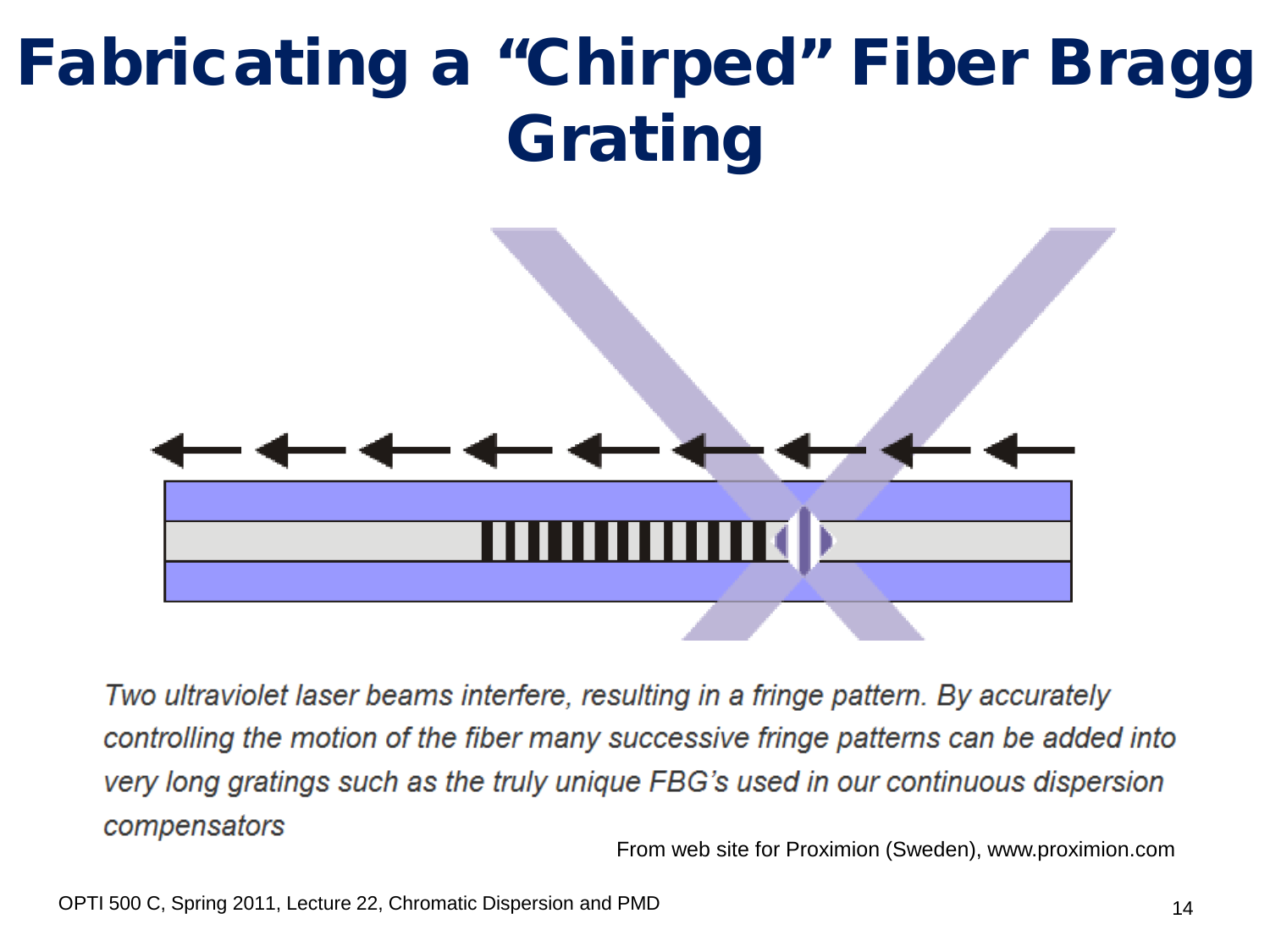# Polarization Mode Dispersion (PMD)



From "Lightwave Technology: Telecommunication Systems," Govind P. Agrawal, p. 84 (Wiley, 2005)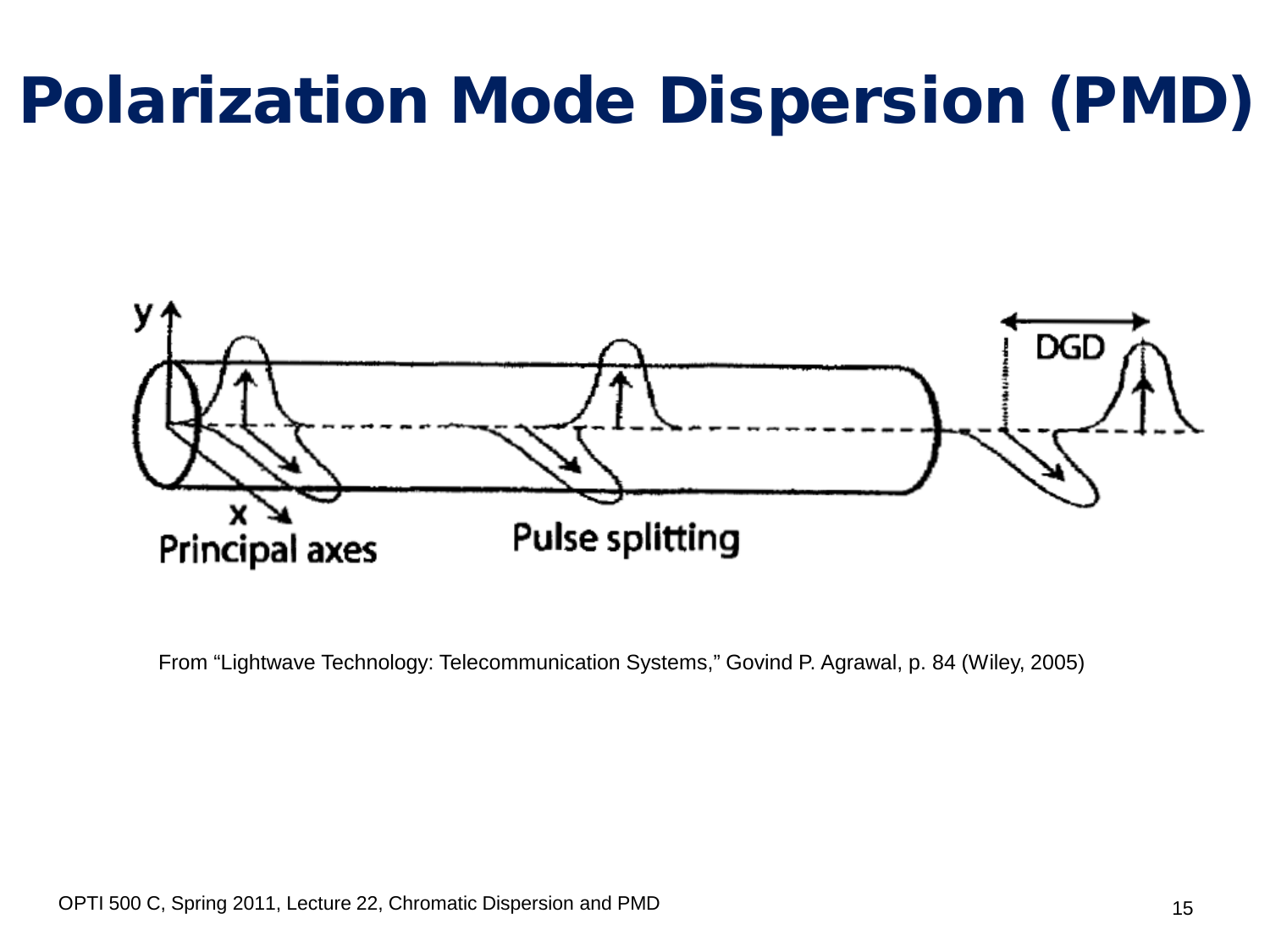### PMD Compensation



From "Comparison of PMD-compensation techniques at 10 Gbit/s using an optical first-order compensator and electrical transversal filter," T. Merker, N. Hahnenkamp, P. Meissner, Optics Communications, Vol. 182, 2000, pp. 135–141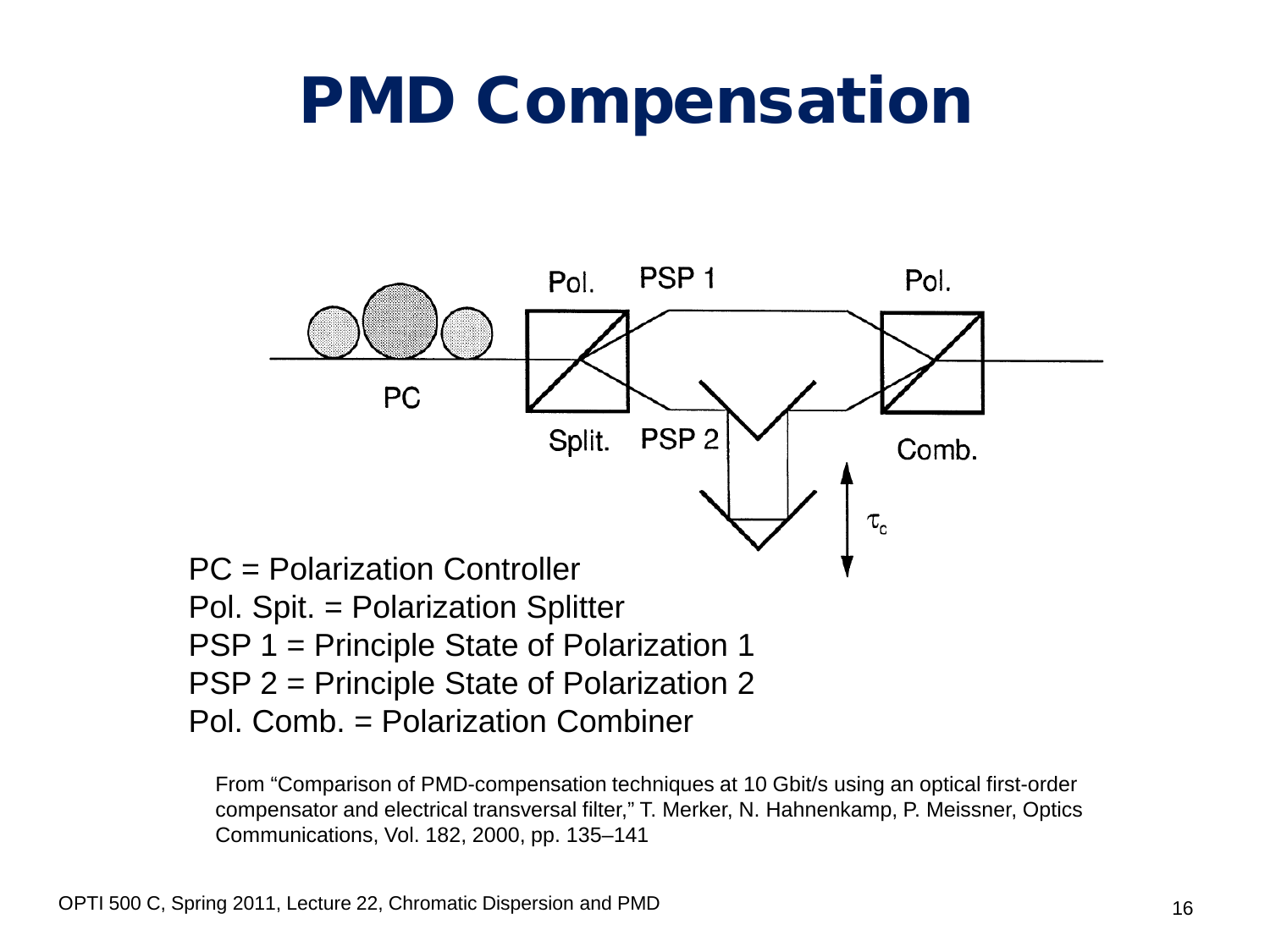# PMD – Random Birefringence



- Long optical fibers (> 10 meters) have random birefringence.
- This makes causes pulse spreading for both states of polarization and makes compensation difficult.
- Fortunately, the random nature of the birefringence also results in less PMD

```
DGD = Differential Group Delay \sim 0.1 - 1 ps/(km)<sup>1/2</sup>
```
• Most significant for data rates > 10 Gbits/sec

Figure from "Lightwave Technology: Telecommunication Systems," Govind P. Agrawal, p. 84 (Wiley, 2005)